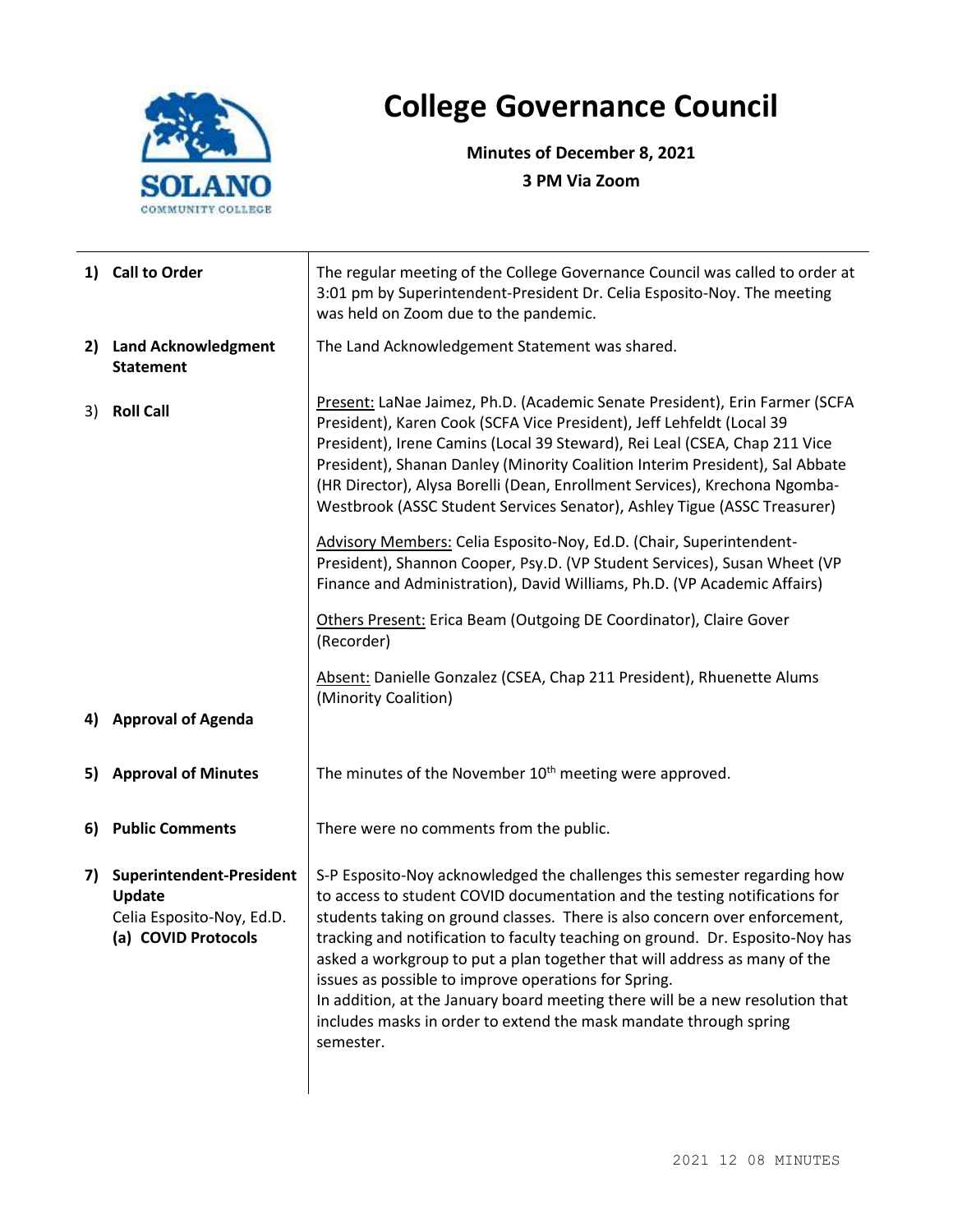| (b) Update on<br><b>Department of Public</b><br><b>Safety</b> | S-P Esposito-Noy announced the College has retained Brian Travis from<br>Forward Solutions, Inc. to assist us with setting up a Department of Public<br>Safety. The job announcement for a Chief of Public Safety is closing soon. Dr.<br>Esposito-Noy will ask either the Chief or Brian to provide this group with a<br>summary of the policies and procedures we must meet. Our goal is to have<br>our Department of Public Safety established by the end of March. We will<br>have services of the Solano County Sherriff on an as-needed basis, potentially<br>through June, while we transition. |
|---------------------------------------------------------------|--------------------------------------------------------------------------------------------------------------------------------------------------------------------------------------------------------------------------------------------------------------------------------------------------------------------------------------------------------------------------------------------------------------------------------------------------------------------------------------------------------------------------------------------------------------------------------------------------------|
| (c) Campus Functions<br><b>Unavailable Dec 27-</b><br>Jan 3   | S-P Esposito-Noy reported the college and all functions will be unavailable<br>from December 27 through January 3 while we move the data center from<br>the old 100 building to the new Learning Resource Center (LRC). This includes<br>Canvas, email, phones, and registration.                                                                                                                                                                                                                                                                                                                      |
|                                                               | Announcement of this closure will be posted on our website, social media,<br>and Canvas. During this period those visiting solano.edu will see a<br>announcement asking them to come back in January.                                                                                                                                                                                                                                                                                                                                                                                                  |
|                                                               | Dean Alysa Borelli reminded us that grades are due Tuesday, December 21<br>and they will be available on December 23. Students can check their grades<br>between December 23 - 26 and may contact instructors during this period.<br>There will be no email during the shutdown.                                                                                                                                                                                                                                                                                                                       |
|                                                               | There is little enrollment activity during this period and messaging will go to<br>students about registering early for Spring.                                                                                                                                                                                                                                                                                                                                                                                                                                                                        |
|                                                               | Our function of banner is going down, but banner is not going down itself.<br>Payroll is completed in advance of this time period.                                                                                                                                                                                                                                                                                                                                                                                                                                                                     |
|                                                               | All electricity will be shut down during this period. All perishables should be<br>removed from refrigerators beforehand. Employees are not to come to their<br>office to do any work.                                                                                                                                                                                                                                                                                                                                                                                                                 |
|                                                               | Items in building 100 must be removed before Dec 23 <sup>rd</sup> at the latest. Building<br>access will not be permitted after that date due to lack of electricity and fire<br>safety. Arrange with your supervisor or Dean to have items removed. College<br>wide messaging will go out this week.                                                                                                                                                                                                                                                                                                  |
| (d) Learning Resource<br>Center                               | VP Williams noted that although the old building will be closed, the LRC will<br>not be open for exploration and use at the beginning of Spring term. The<br>building must stay clear while important last work is completed. When the<br>building opens, we will probably start with limited services. VP Williams has<br>talked with the librarians, Broadcasting, and ASTC about how to function until<br>that time. The college will communicate the plans as clearly as possible.                                                                                                                 |
|                                                               | S-P Esposito-Noy said we had hoped for a ribbon cutting ceremony on January<br>19, but this will possibly take place in February or March.                                                                                                                                                                                                                                                                                                                                                                                                                                                             |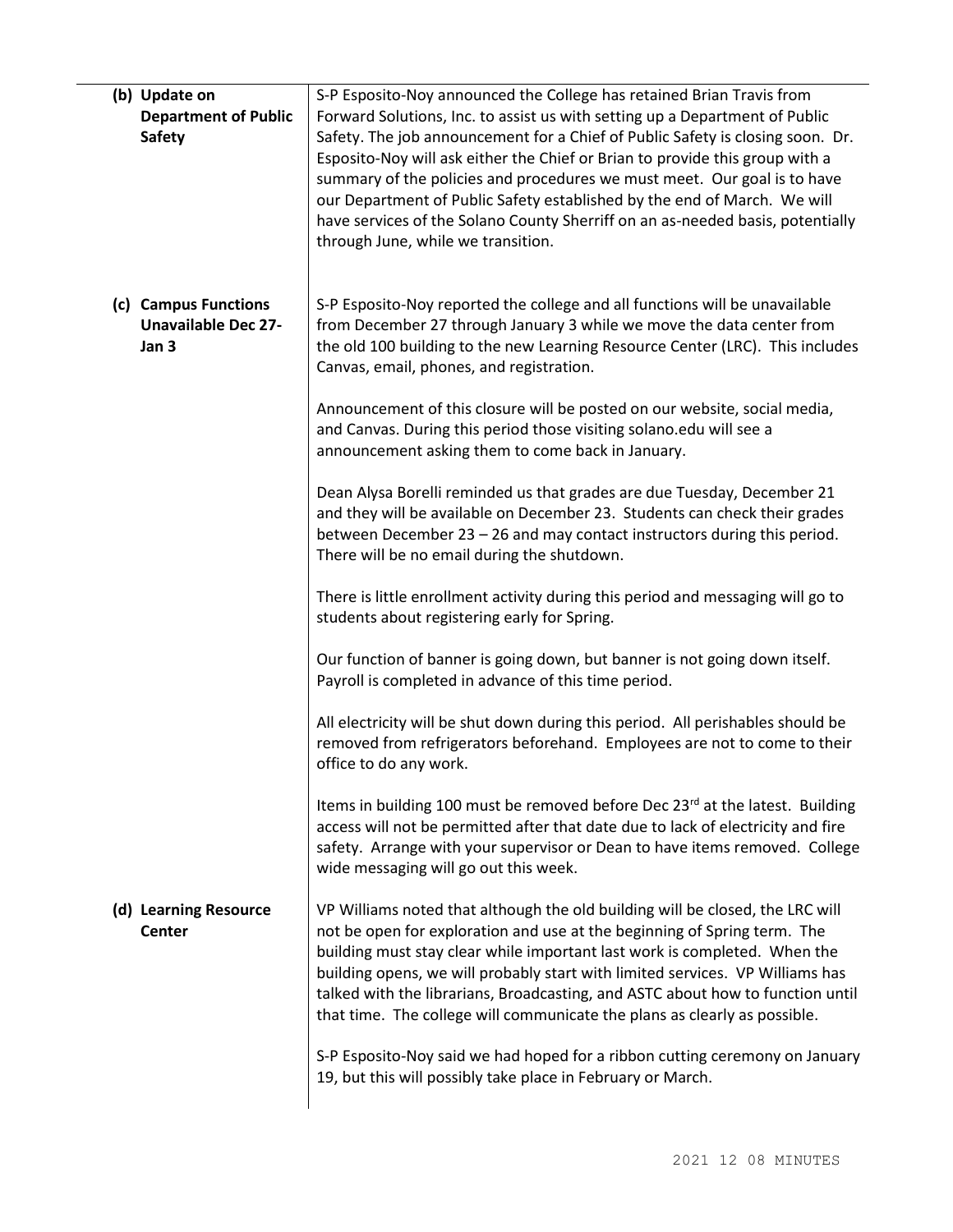|    | (e) Safety Packs                                                                                             | Student Ashley Tigue asked about safety packs that ASSC planned to<br>distribute at the ribbon cutting. The packs will include a drawstring bag,<br>masks, hand sanitizer, and an information card on how to stay safe during<br>COVID. Dr. Esposito-Noy recommended that ASSC work with their advisor<br>and move forward with distribution of the safety packs. VP Williams<br>suggested they join efforts with VP Cooper and the Guided Pathways Steering<br>Committee who are also planning welcome events for Spring.                                                                                                                                                                                                                                                                                                                             |
|----|--------------------------------------------------------------------------------------------------------------|--------------------------------------------------------------------------------------------------------------------------------------------------------------------------------------------------------------------------------------------------------------------------------------------------------------------------------------------------------------------------------------------------------------------------------------------------------------------------------------------------------------------------------------------------------------------------------------------------------------------------------------------------------------------------------------------------------------------------------------------------------------------------------------------------------------------------------------------------------|
|    | (f) Documentation for<br><b>Excused Withdrawals</b>                                                          | Dean Alysa Borelli explained that students must submit documentation to<br>show their extenuating circumstance when requesting an excused withdrawal<br>(EW). Students who are struggling should consider petitioning for an EW. We<br>are lenient as to the type of documentation we will accept, but we must have<br>it for audit purposes. If a student is unable to provide documentation due to<br>a delicate nature of the circumstance, Dean Borelli can have a conversation<br>with the student and notate the file. A&R views the vaccine mandate/COVID<br>test (which took effect on October 18) a valid reason for an EW.                                                                                                                                                                                                                   |
|    |                                                                                                              | The college is scheduled to roll grades on December 23 as long as faculty<br>submit grades on time.                                                                                                                                                                                                                                                                                                                                                                                                                                                                                                                                                                                                                                                                                                                                                    |
| 8) | <b>Credit for Prior Learning</b><br><b>Administrative Procedure</b><br>(AP 6041)<br><b>VP David Williams</b> | VP Williams reported Credit for Prior Learning (CPL) is a legislative<br>requirement and the Governing Board approved a Board Policy earlier in the<br>year (BP 6041). CPL is an umbrella term for a number of different ways that<br>students can get credit for alternative ways of earning credit. It is part of the<br>Chancellor's Office vision for success and our efforts focusing on degree and<br>certification completion. CPL offers new components such as evaluation of<br>student created portfolios, industry credentials or previous experience. CPL<br>may help attract adults who started college, but never completed due to<br>work, family, or military service. CPL may allow them to move into a program<br>seamlessly by not having to enroll in a class where their evaluated work has<br>satisfied the course requirements. |
|    |                                                                                                              | Administrative Procedure 6041 (AP 6041) is the document that lays out the<br>procedures on how we implement the board policy. It was drafted with the<br>help of dedicated CPL workgroup which included a number of faculty. There<br>are fees associated with CPL. Once AP 6041 is reviewed to ensure it includes<br>applicable fees, the procedure will be presented to the Academic Senate and<br>this group for approval.                                                                                                                                                                                                                                                                                                                                                                                                                          |
|    |                                                                                                              | There will be professional development for faculty to understand CPL, which<br>is a legislative mandate.                                                                                                                                                                                                                                                                                                                                                                                                                                                                                                                                                                                                                                                                                                                                               |
| 9) | <b>Student Services Update</b><br>VP Shannon Cooper                                                          | VP Cooper reported the Guided Pathways Steering Committee met last Friday<br>and is interested in having an event in January with swag to peak student<br>interest in Guided Pathways                                                                                                                                                                                                                                                                                                                                                                                                                                                                                                                                                                                                                                                                  |
|    |                                                                                                              | The Wellness Center, a partnership with Solano County Office of Education,<br>should be up and running late January/early February. This is work that is                                                                                                                                                                                                                                                                                                                                                                                                                                                                                                                                                                                                                                                                                               |